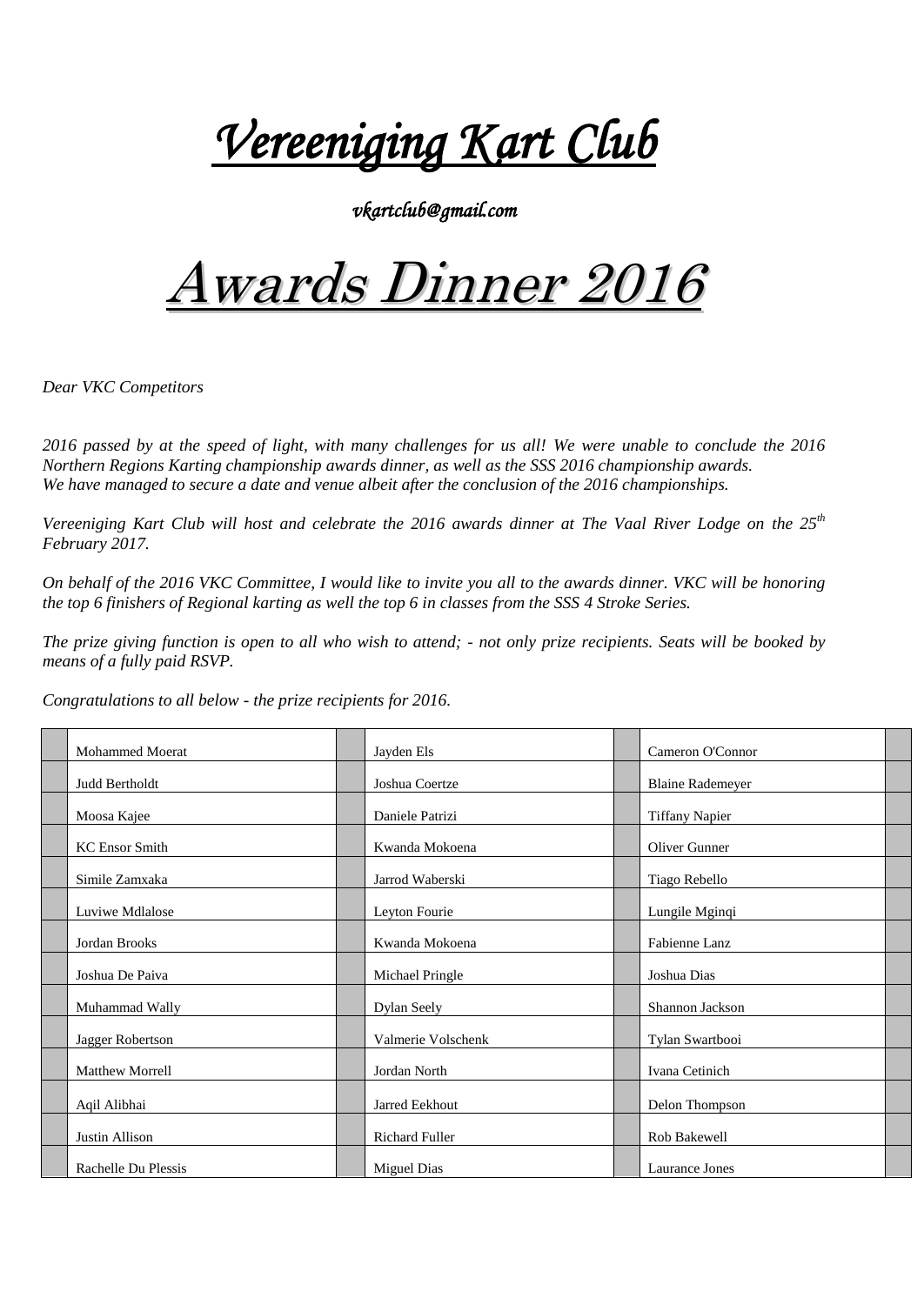| <b>Brandon Smith</b>    | <b>Clint Jones</b>    | Mauro Munari                |  |
|-------------------------|-----------------------|-----------------------------|--|
| Janco Venter            | Rob Bakewell          | Mike Venske                 |  |
| Nicholas Verheul (M)    | <b>Scott Falconer</b> | Deon Auby                   |  |
| Luca Munaretto          | Paulo Dias            | <b>Garry Rogers</b>         |  |
|                         |                       |                             |  |
| <b>Minions</b>          | Midgets               | 270 Seniors                 |  |
| <b>Triston Phillips</b> | Eduan Naude           | Reece Palmer                |  |
| <b>Hayley Scheepers</b> | <b>Tyron Donker</b>   | Nicole Donker               |  |
| Cyril Jacobs            | Jemma Neilson         | <b>Team Double Trouble</b>  |  |
| Dean Berner             | Godfrey Malumane      | <b>Pirtek Racing</b>        |  |
| Kutlwano Malumane       | Greg Malumane         | Wietze Steyn                |  |
| Ruhan Steenberg         | Thando Malumane       | ASF                         |  |
|                         |                       |                             |  |
| 390 Sprints             | 390 Endurance         | <b>Index of Performance</b> |  |
| Lanzetti Racing         | Road Runner Racing    | Team SPH - 93.52%           |  |
| Mini Maxi Racing        | BB1                   |                             |  |
| Weed for Speed          | Dudes & Boobs         |                             |  |
| <b>Tolken Racing</b>    | Team SPH              |                             |  |
| Futuristic 1            | 2P Racing             |                             |  |
| Sidewinder              | <b>Xtreme Racing</b>  |                             |  |
|                         |                       |                             |  |

*The following details are applicable for the Awards Evening.*

| Venue:  | The Vaal River Country Lodge      |
|---------|-----------------------------------|
| Date:   | Saturday, $25^{th}$ February 2017 |
| Time:   | 17h30                             |
| Dress:  | Casual                            |
| Drinks: | Cash Bar                          |